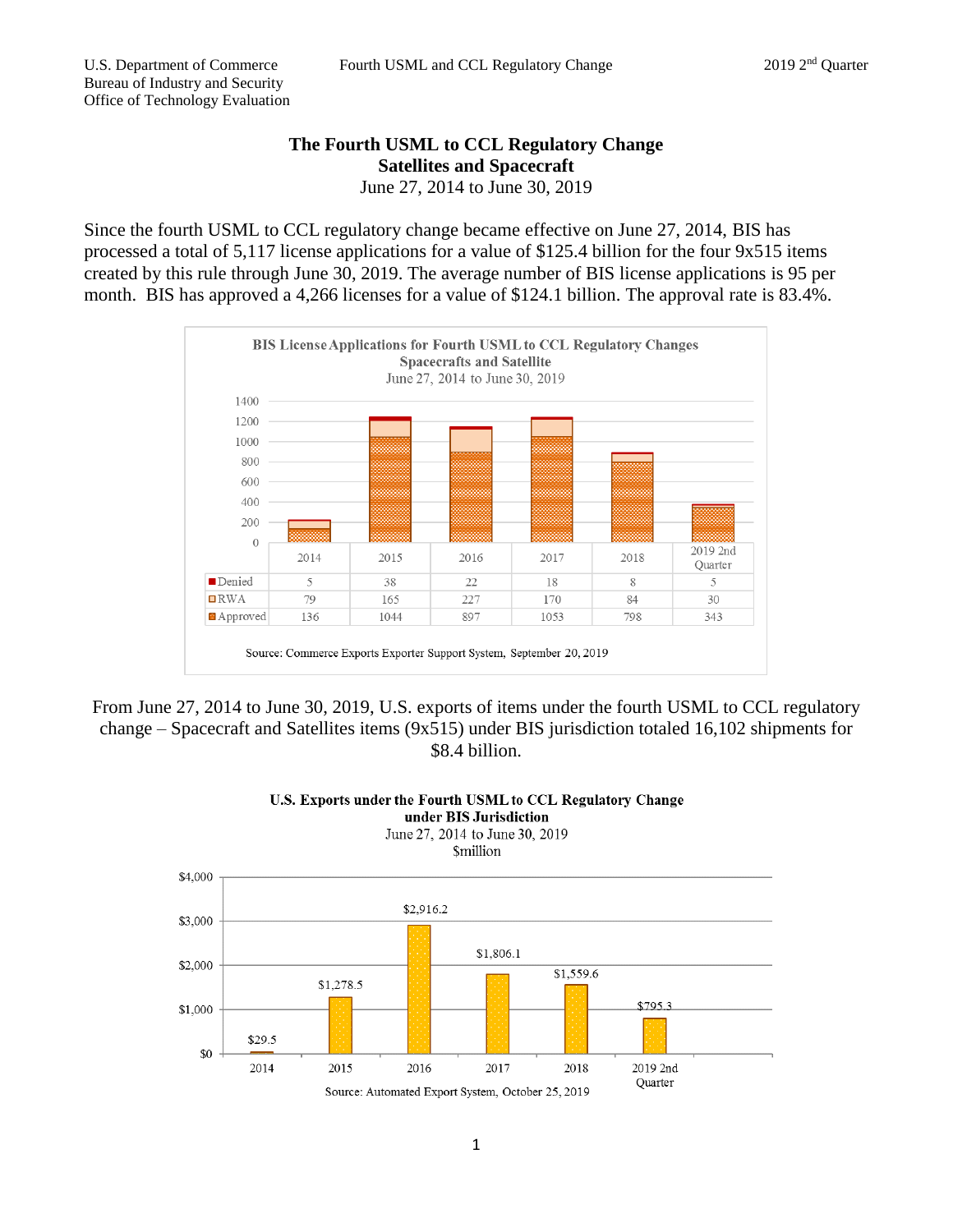

| The Fourth USML to CCL Regulatory Change-Satellite                                            |                       |                |                               |                  |
|-----------------------------------------------------------------------------------------------|-----------------------|----------------|-------------------------------|------------------|
| Top 15 Destinations of U.S. Exports under BIS Jurisdiction by Value                           |                       |                |                               |                  |
| June 27, 2014 to June 30, 2019                                                                |                       |                |                               |                  |
|                                                                                               |                       | % of Total     | Value                         |                  |
| Country                                                                                       | <b>Shipment Count</b> | Shipment Count | <b><i><u>Smillion</u></i></b> | % of Total Value |
| French Guiana                                                                                 | 64                    | 0.4%           | \$1,919.6                     | 22.9%            |
| France                                                                                        | 1,976                 | 12.3%          | \$1,710.3                     | 20.4%            |
| Japan                                                                                         | 2,100                 | 13.0%          | \$769.5                       | 9.2%             |
| Kazakhstan                                                                                    | 6                     | 0.0%           | \$442.2                       | 5.3%             |
| <b>Brazil</b>                                                                                 | 19                    | 0.1%           | \$335.2                       | 4.0%             |
| United Kingdom                                                                                | 1,517                 | 9.4%           | \$334.6                       | 4.0%             |
| Mexico                                                                                        | 83                    | 0.5%           | \$293.5                       | 3.5%             |
| Australia                                                                                     | 149                   | 0.9%           | \$250.1                       | 3.0%             |
| Saudi Arabia                                                                                  | 12                    | 0.1%           | \$231.6                       | 2.8%             |
| Spain                                                                                         | 1,285                 | 8.0%           | \$218.9                       | 2.6%             |
| Germany                                                                                       | 2,693                 | 16.7%          | \$166.7                       | 2.0%             |
| Hong Kong                                                                                     | 35                    | 0.2%           | \$166.0                       | 2.0%             |
| Italy                                                                                         | 921                   | 5.7%           | \$165.4                       | 2.0%             |
| India                                                                                         | 597                   | 3.7%           | \$147.2                       | 1.8%             |
| Panama                                                                                        |                       | 0.01%          | \$131.6                       | 1.6%             |
| Top 15 Total                                                                                  | 11,458                |                | \$7,282.4                     |                  |
| Top 15 Total/Grand Total                                                                      |                       | 71.2%          |                               | 86.8%            |
| <b>Grand Total</b>                                                                            | 16,102                |                | \$8,385.2                     |                  |
| Note: The Guiana Space Center, run by France and European Union, is located in French Guiana. |                       |                |                               |                  |
| Source: Automated Export System, October 25, 2019                                             |                       |                |                               |                  |